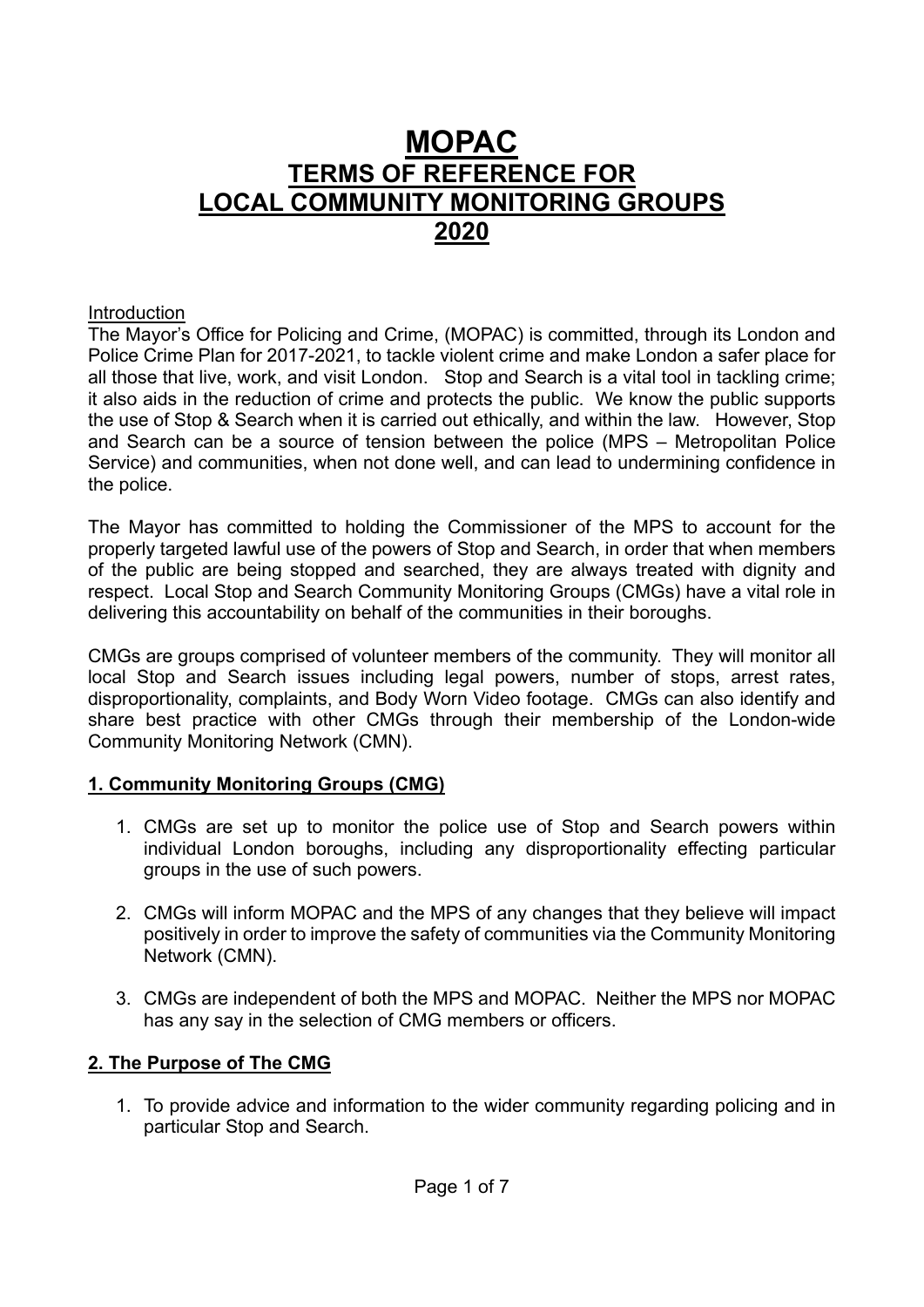- 2. To monitor the impact of Stop and Search as carried out in the borough drawing on all available local MPS Stop and Search data – including a sample of redacted data.
- 3. To view Body Worn Videos and comment on any issues arising from the viewing to the appropriate MPS officer, for every viewing; ensuring that the full confidentiality and other requirements for such viewing are met in full. A Confidentiality Agreement between the MPS and those viewing Body Worn Videos are to be signed prior to viewing.
- 4. Should a CMG member recognise anyone within the Body Worn Video viewing, they must immediately information the MPS officer in charge of conducting the viewing, and the viewing will cease immediately. The previously signed Confidential Agreement for that viewing, remains in place.
- 5. To provide an arena for the local community to engage in discussion and debate on police use of Stop and Search, its outcome and its impact.
- 6. To give a voice to local community members and groups who are subject to Stop and Search; particularly those perceived or identifying themselves, to be disproportionally affected.

## **3. What the CMG Will Do**

1. Hold their local police to account for their Stop and Search activities within the borough.

a) Examine and interpret Stop and Search data for their own borough and, where relevant, for other comparable boroughs or London as a whole.

b) Identify issues and seek responses from local borough police on their use of Stop and Search powers.

c) Bring serious recurring or unresolved Stop and Search issues within their own borough to the attention of key local stakeholders, as appropriate, in order to try to attain early resolution.

d) Provide a mechanism by which local community members can express to their borough Stop and Search police lead their views and concerns on Stop and Search, including individual Stop and Search encounters or broader, more general concerns about community impact, with a view to local resolution.

e) Advise and support those wishing to use the formal police complaints system in relation to Stop and Search.

2. Ensure CMG membership is diverse and representative and has the capacity to evaluate and improve local policing around Stop and Search operations.

3. Ensure the CMG is represented on the CMN by sending a CMG member to every scheduled meeting of the CMN. This should be the Chair or the Vice Chair, or another member of the CMG nominated by the Chair.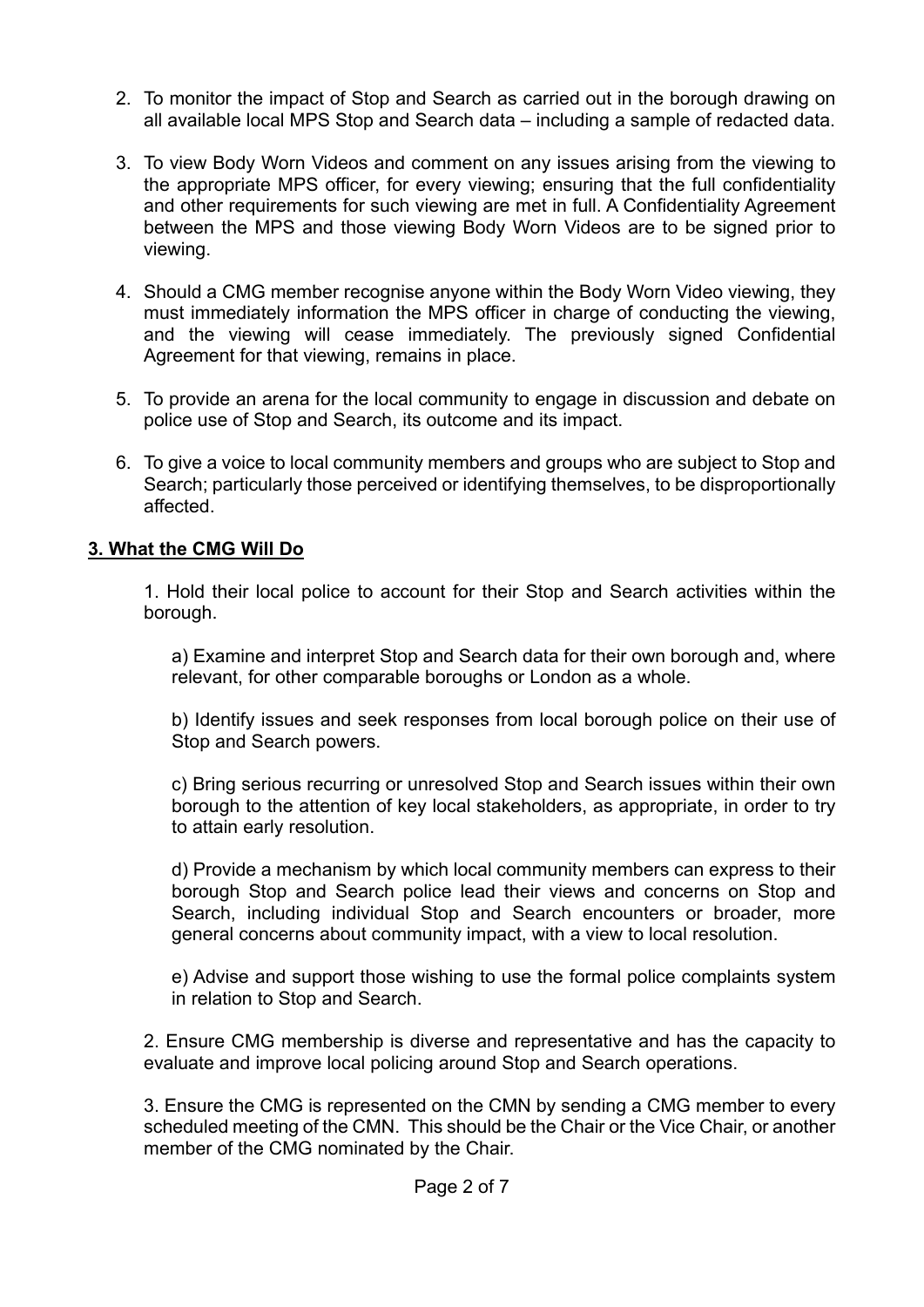# **4. Membership of the CMN**

- 1. Membership of the CMG will be drawn primarily from the local borough.
	- a) MOPAC recommends that CMGs are as diverse as possible to represent their local areas, and that the CMG should make every effort to have at least one member under the age of 25 on their group.
	- b) A member can be also drawn from outside of the immediate CMG local borough if the CMG believes that an individual has expert knowledge of policing and in particular of Stop and Search.
	- c) CMG members can also be co-opted from outside of the local borough if they have moved from the local area but have retained a professional or personal connection within the borough.
	- 2. Solicitors and Councillors can sit on a CMG, but they must declare any perceived potential conflict of interest due to their current or previous professional position.
	- 3. No serving police officer can be a member of a CMG.
	- 4. An ex-police officer, if interested in being a member of a CMG, must declare their interest. The Chair must advise members of the CMG of the former officer's role within the MPS
	- 5. An ex-Magistrate or an ex-District Judge (Civil or Criminal) may become a member of a CMG, however, they must declare their interest, and/or any perceived potential conflict of interest.

**NOTE:** Should anyone seeking to become a member or be approved as a member, have come into contact or had any dealings with a member of the CMG in a professional capacity, they must let this be known to the Chair.

- 6. The MPS may make suggestions to the Chair of a CMG with regards to membership, however, it is at the sole discretion of the Chair as to whether an individual may join their CMN.
- 7. The Chair of the CMG will oversee the selection of members. Applications for membership in writing shall be submitted through the Chair. A CV will not be necessary. The Chair should meet on a one-to-one with a prospective new member. This meeting can be conducted by the Chair only and/or with the Vice Chair jointly as appropriate.
- 8. All members will be informed of the CMGs expectations of its members.
- 9. The selection of members must comply with the current Equality Legislation.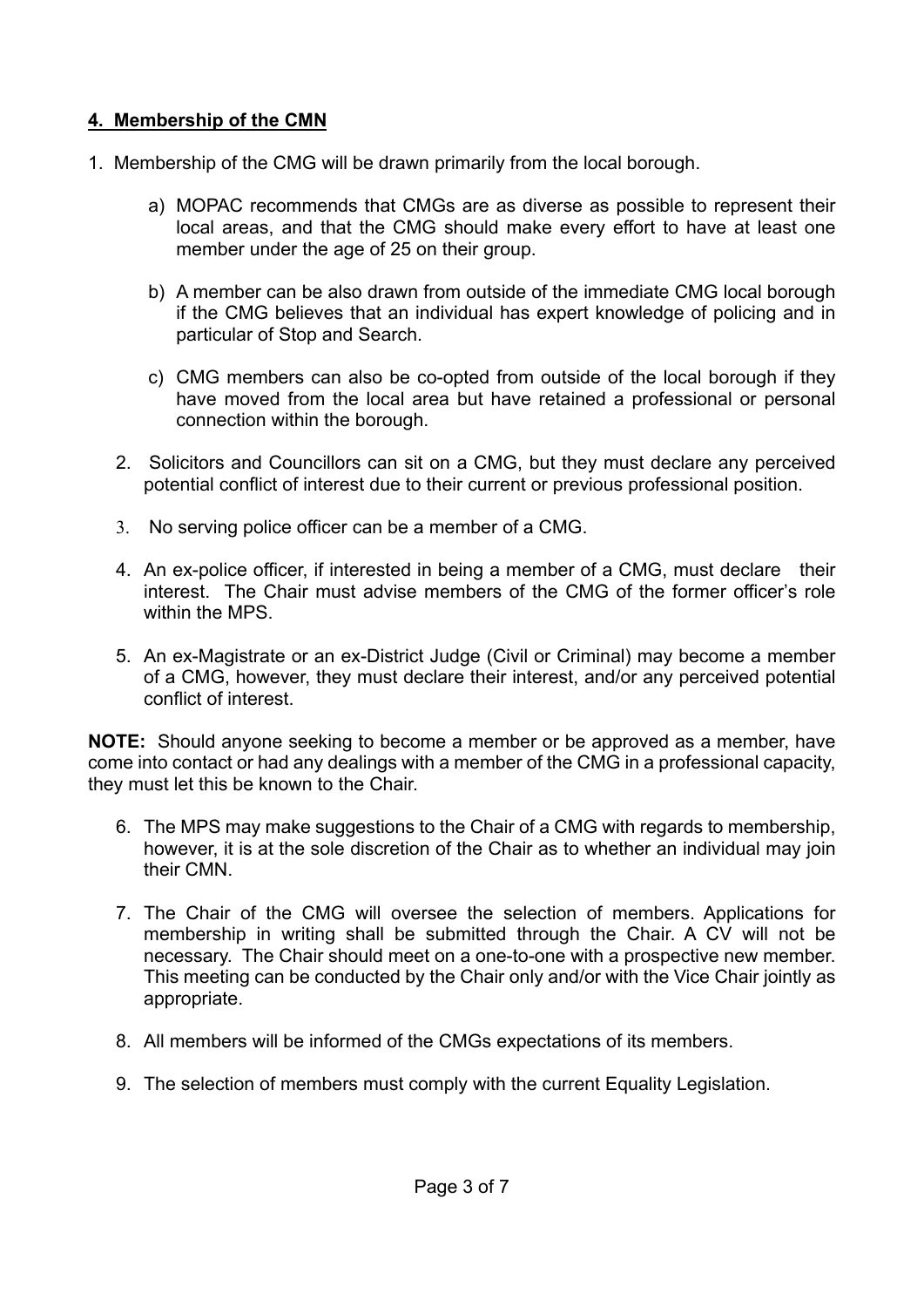# **5. MPS Role in CMGs**

- 1. Every borough has a named Stop and Search lead police officer. Borough lead officers are aware that as part of their duties, they are required to attend meetings and respond (or seek responses) to issues and concerns raised. Any officer attending as a substitute must have sufficient authority to deal with any matter raised by the CMG that would normally be dealt with by the Stop and Search lead.
- 2. Stop and Search borough leads are also expected to attend the Community Monitoring Network (CMN) quarterly meetings with their Chair or Vice Chair when possible.
- 3. When there is a change to the Borough Stop and Search lead, the local Borough Command, Chief Superintendent, or a Chief Inspector, should notify the CMG Chair as soon as possible.
- 4. It is expected that every effort is made by the MPS to supply to CMG in a timely manner the information on Stop and Search the CMG requires for critical monitoring.
- 5. Specifically, it is expected that the borough Stop and Search lead officer will advise their borough CMG Chair without delay, whenever a Section 60 has been authorised for an area within their borough.

## **6. Election of The Chair and The Vice Chair**

- 1. The Chair and the Vice Chair will be chosen from amongst the membership of the group.
- 2. Members of the CMG will establish their own process for the selection of the Chair (and Vice Chair, should they decide to have one).
- 3. Neither the MPS nor MOPAC can vote at any election of a Chair or a Vice Chair of a CMG.
- 4. These Terms of Reference will not prescribe the process of selection; however, members must be aware of the need for transparency, credibility, fairness and equality of opportunity.

## **7. Roles of the Chair and The Vice Chair**

- 1. The role of a CMN Chair is:
	- a) To chair meetings of the CMG in an impartial, structured and orderly manner.
	- b) To participate in Agenda planning and in conjunction with their MPS Stop and Search lead.
	- c) To represent the CMG at meetings seminars, conferences, briefings etc., as appropriate and provide feedback.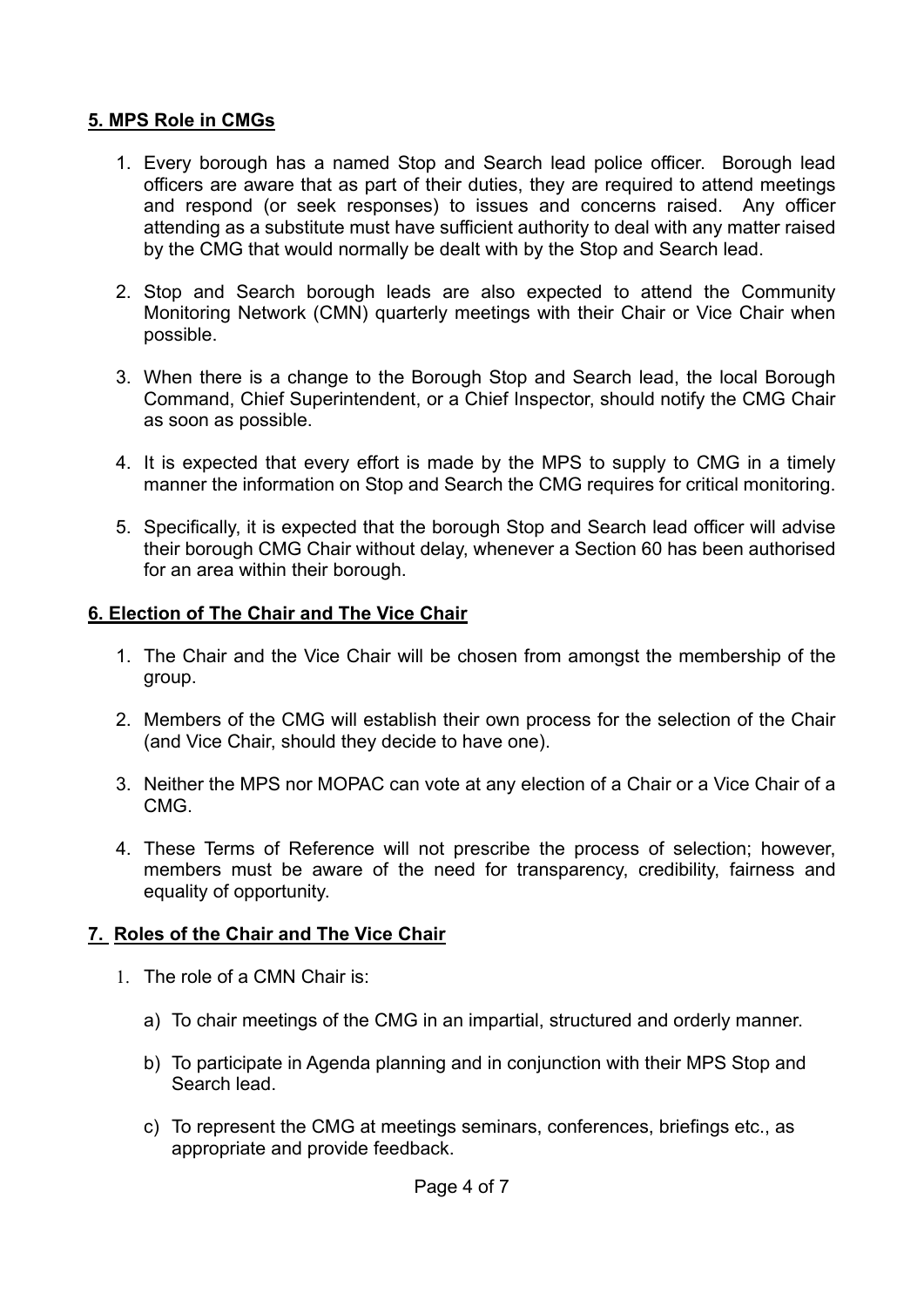- d) To act as a single point of contact for the CMG, in respect of MOPAC, their local MPS, and any individual group seeking information or support on Stop and Search issues within the borough.
- e) To represent the CMG at CMN meetings or to nominate another member to do so.
- f) A Chair and Vice Chair should familiarise themselves with the GPDR (Data Protection) legislation that come into force in April 2018, in order to protect the data of CMG members.

2. The role of a CMG Vice Chair (if a Vice Chair is elected or appointed) would be to chair the CMG meetings in the absence of the Chair and to deputise for the Chair at meetings seminars, conferences, briefings and to deputise for the point of contact in the absence of the Chair.

# **8. Meetings**

- 1. The CMG will meet as frequently agreed by the members, but at least quarterly.
- 2. A meeting Agenda should be established and drawn up by the Chair. The Chair will liaise with the borough MPS Stop and Search lead to plan the Agenda. The Agenda for each meeting should include representation by the MPS of local Stop and Search data for scrutiny by the CMG, and an opportunity for police to respond to issues and concerns.
- 3. The Chair shall ensure that a record is kept of all CMG meetings.
- 4. MOPAC suggests that at the start of all CMG meetings, members are reminded of the need for confidentiality regarding certain matters that may be discussed and documents that may be produced during the meeting.
	- a) Any documents presented by the MPS Stop and Search lead and marked Restricted, Protectively Marketed or Sensitive, cannot be taken away from the meeting and/or discussed with a third party outside of the meeting.
	- b) Any discussions regarding redacted data cannot be discussed outside of the meeting.
	- c) Arrangements should be in place in relation to CMG scrutiny of police data to protects the right of confidentiality of persons identifiable as stopped or searched or as involved with the police in any way.
- 5. A CMG may invite other borough CMG members or specialist MPS officers or external specialists (e.g. IOPC) to their meetings to provide specialist input. The Chair or Vice Chair should notify their CMG members of the possible visit.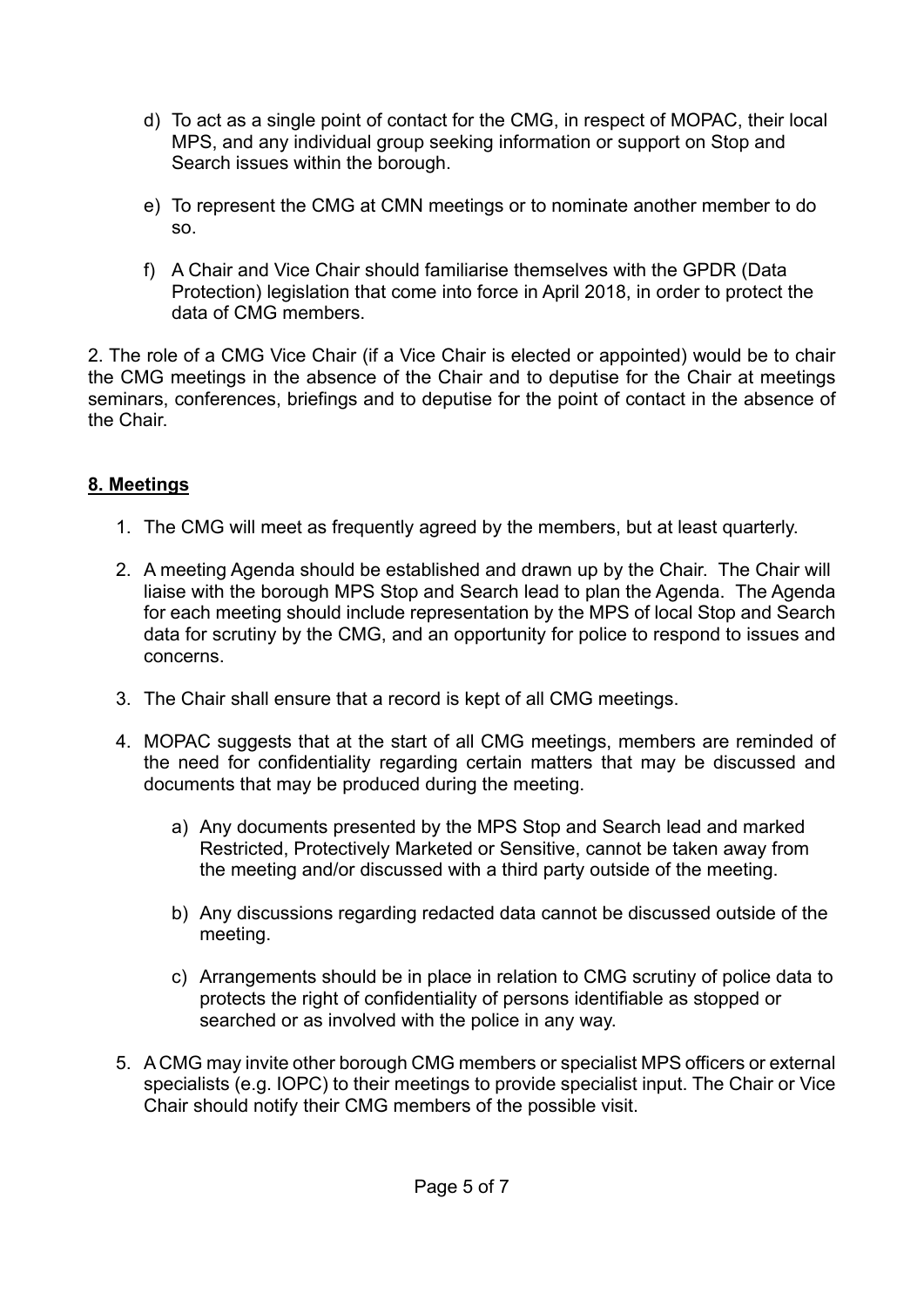6. Members should make every effort to attend their CMG meetings. Each CMG shall, by recorded vote of its members, agree sanctions that will applied for persistent nonattendance by any member, including removal as a CMG member.

# **9. Conduct**

- 1. CMG members will avoid any actual or perceived conflict of interest, which may compromise the integrity of the CMG as a whole.
- 2. Anyone wishing to become a member of a CMG must declare to the Chair, any conflict of interest due to their professional work, which could include, for example only, their prior work involving policing, their role in a local authority or their role in the Judiciary.
- 3. CMG members will avoid relationships, activities or professional positions, which may influence, directly or indirectly, the performance of the CMG in carrying out the CMG Terms of Reference.
- 4. CMG members should not speak on any media outlets or social media as a member of the CMG without consideration by and in consultation with the Chair, where applicable, on any issues that may impact and affect the CMG, and/or MOPAC.
- 5. CMG members will maintain the confidentiality of all documents, information and general CMG matters received in any format at meetings and outside of CMG meetings.
- 6. CMG members should be provided by the Chair with MOPAC's Terms of Reference by-laws, and procedures that govern representation of the CMG and should familiarise themselves with the relevant content of these documents.

# **10. Terms of Reference**

1. These **Terms of Reference** will come into force when approved by a majority of CMG members present at a correctly convened CMG meeting with at least two weeks' notice of this as an Agenda item.

2. If changes to these TOR become necessary in the event of legislative changes, changes to CMNs, MOPAC or MPS governance arrangements, or any other reason, such changes will be considered and approved as an Agenda items at a CMG meeting.

3. A CMN can adopt their own TOR applicable to their local borough provided their **Terms of Reference** contain equivalence provisions to those in section 2 and 3 above, and equivalence protection for transparency, fairness and equality of opportunity.